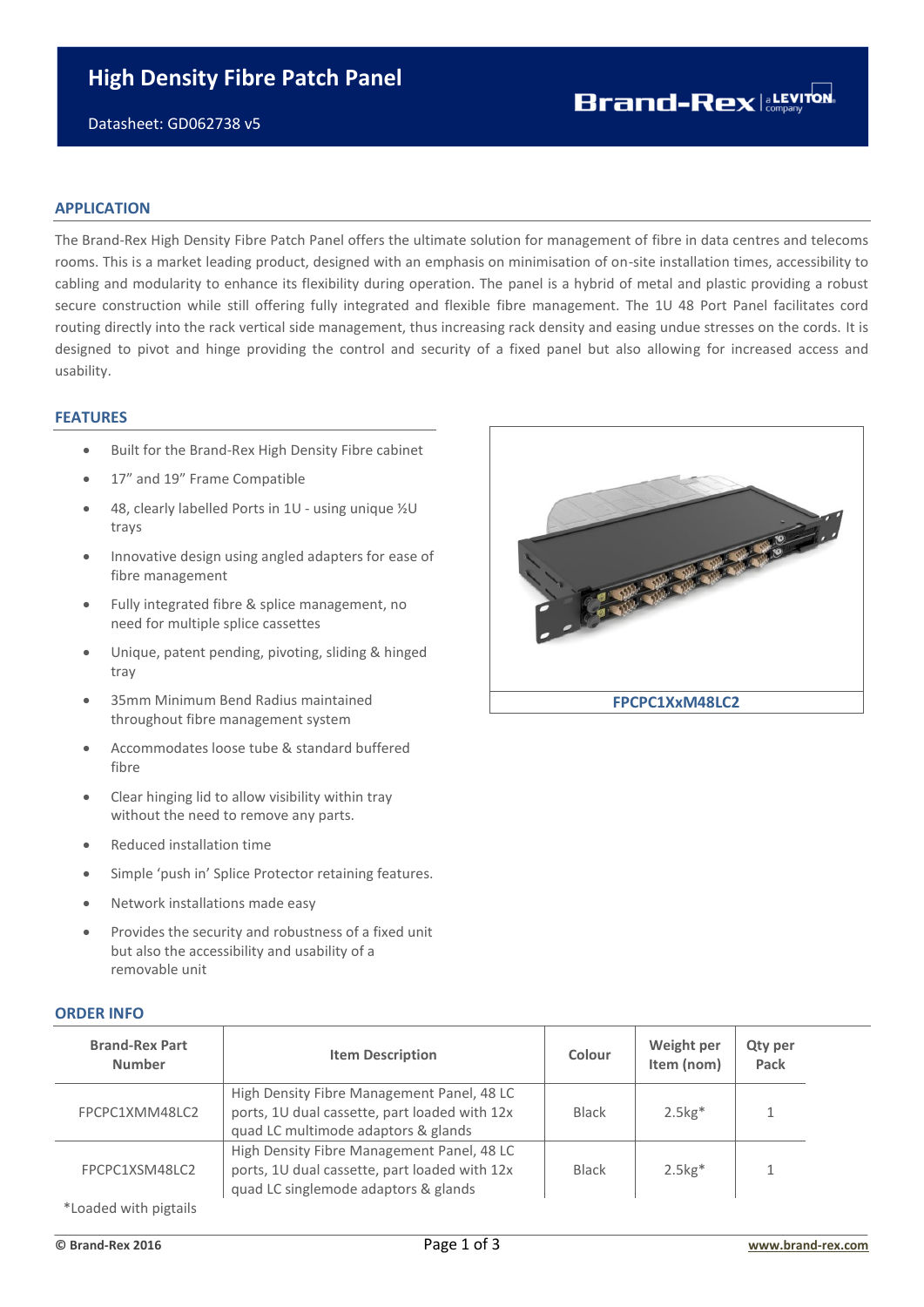### **High Density Fibre Patch Panel**

Datasheet: GD062738 v5

#### **ACCESS**



The HDF Panel provides 48 ports in 1U with unique ½ U trays. These ½ U trays can be accessed individually, therefore up to 24 ports can be used independently. The unit contains angled adaptors to ease patch cord management with tray in situ or hinged open. This system also ensures there is no need to remove the panel from the rack to dress and work on the splices thus resulting in tray connectors remaining undisturbed in a live situation.

The unique design incorporates a 'Pivot', 'Slide' and 'Hinge' system aimed at eliminating potential fiber failure points.

The 'Pivot' operation controls and minimizes movement on the fibre at the rear cable entry point.

The 'Slide' action along the pivot point to provide sufficient clearance from the patch cords above and below, prior to activating the hinge.

The 'Hinge' feature provides increased accessibility, particularly applicable in the top half of a cabinet. The angle at which the tray hinges is restricted to 60° ensuring patch cords below are fully protected.

Internally the tray provides fully integrated fibre and splice management, negating the need for multiple splice cassettes or accessories. Up to 24 fibres can be accommodated in a pathway that supplies space for up to 2m excess fibre and pigtails. A minimum bend radius of 35mm is maintained throughout this management system. The fibre is fully protected and secured, initially through the use of multiple containment

tabs and secondly through the transparent fixed lid.

Combine this panel with the Brand-Rex High Density Fibre Cabinet and your High Density Cabling solution is complete. The panel and cabinet were designed in parallel therefore complement each other, resulting in an increased rack density saving valuable space but also offering a panel that eases bending stresses on the fibres while maximising performance.